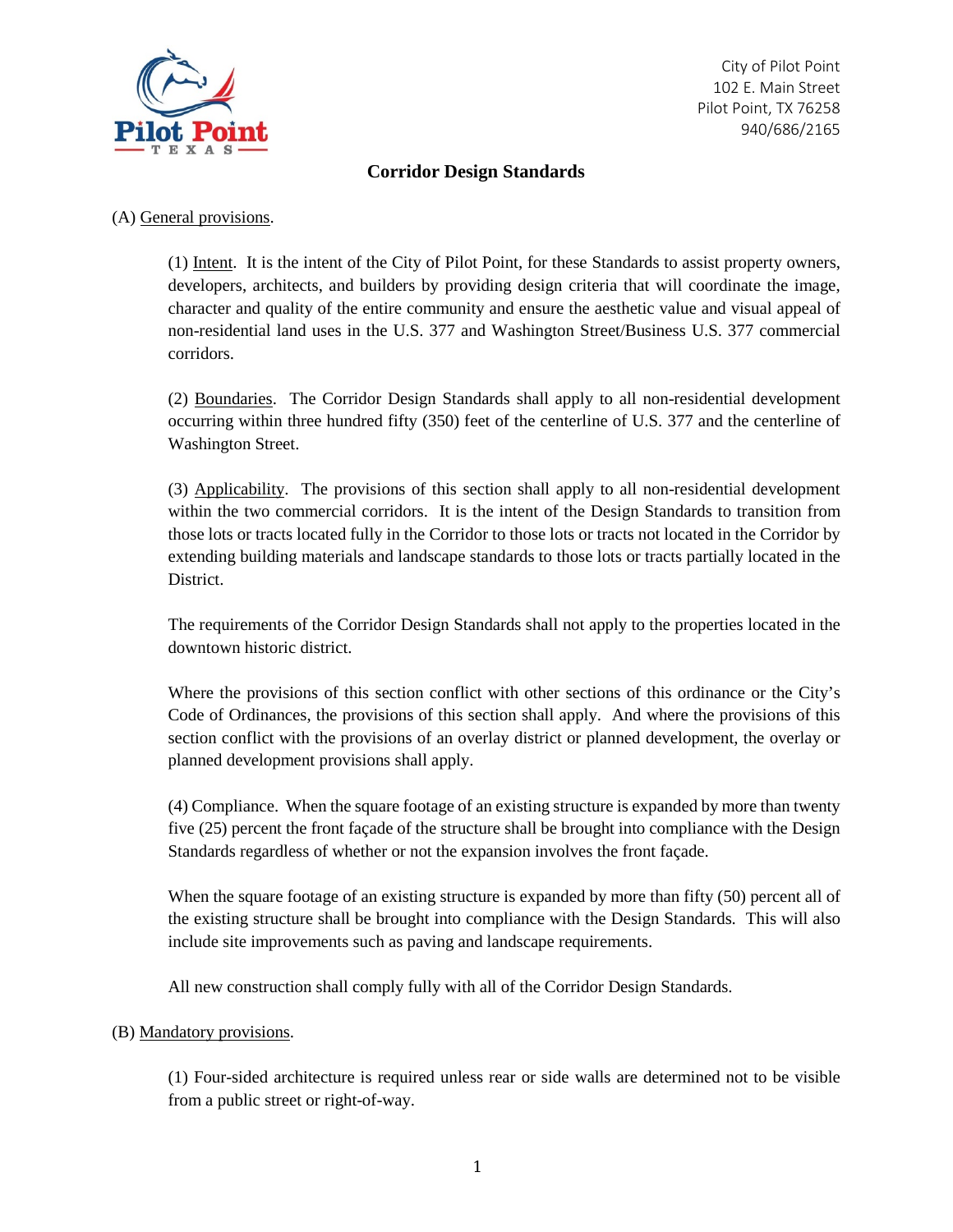

(2) Building articulation. Building facades over 100' in length must have building offsets of at least six (6) feet for a minimum of 25% of the façade. No wall plane may extend more than 100' without horizontal and vertical articulation. Building façades between 40 to 100 feet in length may have either horizontal or vertical articulation. Façade articulations/offsets shall be shown on the elevation drawings along with dimensions verifying that the elevations have met the above requirements as part of the site plan submittal.

(3) Masonry requirements. All buildings shall be constructed with a minimum 60% masonry, exclusive of doors and windows. Masonry shall consist of brick, stone, simulated stone and shall be unpainted. Unpainted, integral color concrete masonry units are allowed as masonry, but are limited to a maximum 15% of a street-facing façade. Architecturally detailed and finished concrete tilt wall may be allowed on street-facing building façades or those visible from a public right-ofway with approval by the Development Services Director.

(4) Secondary materials. Secondary materials (maximum 40%) may be EIFS, stucco, wood, metal, or other approved material. Wood or vertical metal shall be limited to a maximum of 15% of any building façade per material. The percentage of EIFS or stucco may be increased with approval by the Development Services Director.

(5) EIFS. The use of exterior insulated finishing system (EIFS) is not allowed below ten (10) feet above finished grade.

(6) Glass. Total window area shall not exceed 50% of street-facing façades. Windows shall have a maximum reflectivity of 20%. Pink and gold glass is prohibited.

(7) Mechanical unit screening. All mechanical equipment shall be screened from public view. Screening must match building color. Ground-mounted mechanical units may be screened with an evergreen landscape screen.

Exposed conduit, ladders, utility boxes, and drain spouts shall be painted to match the color of the building or an accent color.

(8) Trash and recycling collection areas.

(A) Trash and recycling collection areas shall be located to minimize visibility.

(B) Trash receptacles, recycling receptacles, and trash compactors shall be screened with an eight (8) foot masonry wall of a consistent color and material as the primary building if visible from any public right-of-way or residentially zoned property.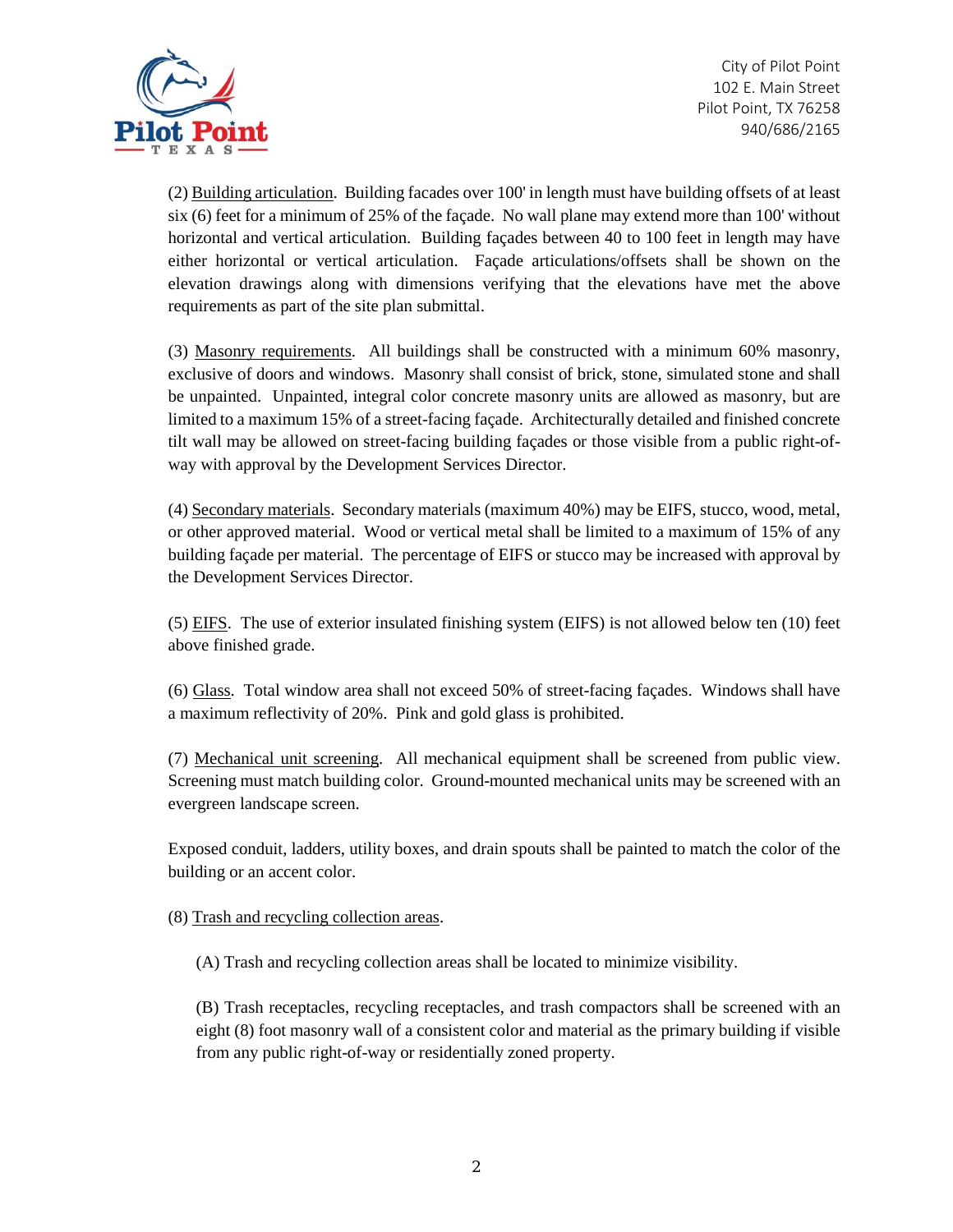

(C) Enclosures shall be oriented so that the service opening does not face any public right-ofway or residentially zoned property. The opening shall incorporate a metal or wooden gate to visually screen the dumpster or compactor. This paragraph shall not apply to properties zoned industrial.

(D) Gates shall not be allowed to swing into a drive aisle or fire lane.

(9) Gas pumps.

(A) Roofs of pump canopy structures shall be pitched, or a mansard roof shall be used to give the appearance of a pitched roof. The roof pitch shall be at least 3:12.

(B) Canopy columns shall be fully encased with masonry that is complimentary to that used on the main building.

(C) The canopy band face shall be a color consistent with the main structure or accent color and may not be backlit. Signage shall conform to the City's Sign Ordinance.

(10) Pavement. All required driveways, fire lanes, and parking spaces shall be paved with either asphalt or concrete. Crushed rock or gravel is not considered a paved surface.

(11) Cross Access. Cross access shall be required to provide vehicular access between adjacent properties and shall consist of a paved driving surface.

(12) Landscape Buffer Requirements. A minimum twenty five (25) foot-wide front yard landscape buffer shall be required of all properties located within the design corridors. The buffer shall be outside of the street right-of-way extending onto the property from the front property line.

Corner lots of intersecting streets shall provide for a fifteen (15) foot landscape buffer along the lot frontage on the intersecting street. The buffer shall be outside of the street right-of-way extending onto the property from the front property line.

No parking or drive aisles may occur in the required landscape buffer.

(13) Landscaping Requirements. One large tree, a minimum three-inch caliper in size, shall be planted for each fifty (50) linear feet of street frontage, exclusive of drives in the required front yard. The trees shall be located a minimum of 15 feet from the front right-of-way line, outside of any utility easement; or

A minimum of one small tree shall be planted for every twenty five (25) linear feet of street frontage, exclusive of drives in the required front yard. The small trees shall be planted a minimum of fifteen (15) feet from the front right-of-way line.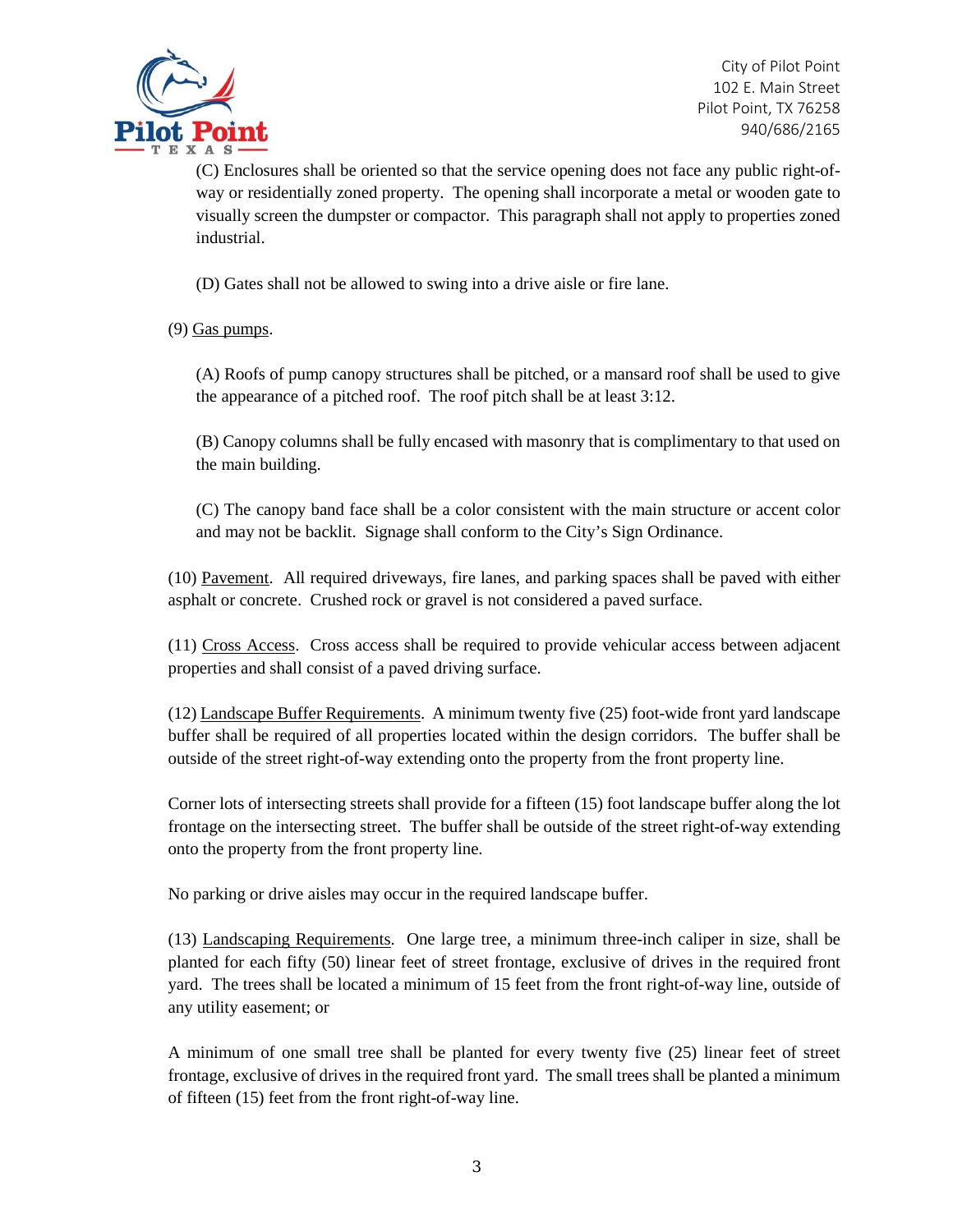

Plant materials shall be from the City's approved plant list. Plant materials should generally be selected based on ability to flourish in the North Texas climate. Specifically, plant materials should have high heat tolerance and lower water consumption, where possible.

Plant materials used in conformance with the provisions of this chapter shall conform to the standards of the American Standard for Nursery Stock, or equal thereto.

Trees, unless otherwise noted, shall be of a minimum of three caliper inches when measured twelve (12) inches above ground, and shall be selected from the City's list of approved trees.

Grass seed, sod and other material shall be clean and reasonably free of weeds and noxious pests and insects. Ground covers used in lieu of grass in whole and in part shall be planted in such a manner as to present a finished appearance and reasonably complete coverage within one year of planting.

Landscape Maintenance. Property owners are responsible for installing, maintaining, and replacing required landscape materials such as trees and ground cover.

## (C) Non-Residential Lighting Standards

(1) Intent. The purpose of this subsection is to:

- Reduce the problems created by improperly designed and installed outdoor lighting;
- Reduce problems of glare on operators of motor vehicles, pedestrians and land uses; and
- **Minimize light trespass.**

(2) General Requirements. The following standards shall apply to all exterior lighting except public street lighting and other lighting that is specifically exempted by this subsection.

(3) Buffer Areas and Required Setback Areas. Light sources or luminaires are prohibited in buffer areas and within required setback yard areas except on pedestrian walkways and hike and bike trails.

(4) Outdoor Advertising Lighting. Light for outdoor advertising shall be designed to function as full cutoff type of luminaires. See Figure #: Shielded / Cutoff Light Source Requirements for examples.

(5) Shielded Light Source Required. All luminaires located on nonresidential use properties shall be designed so that the light source (bulb or lamp) is completely shielded from direct view of at a point five (5) feet above grade on the lot line of abutting residentially zoned property. See Figure: Shielded / Cutoff Light Source Requirements for examples.

(6) Canopy Lighting. Lighting recessed for canopies covering fueling stations at automobile service stations and drive-through facilities shall not illuminate abutting properties and the luminaires shall be designed so that the light source and lenses (bulb or lamp) are completely shielded from direct view at a point five (5) feet above the grade on the lot line.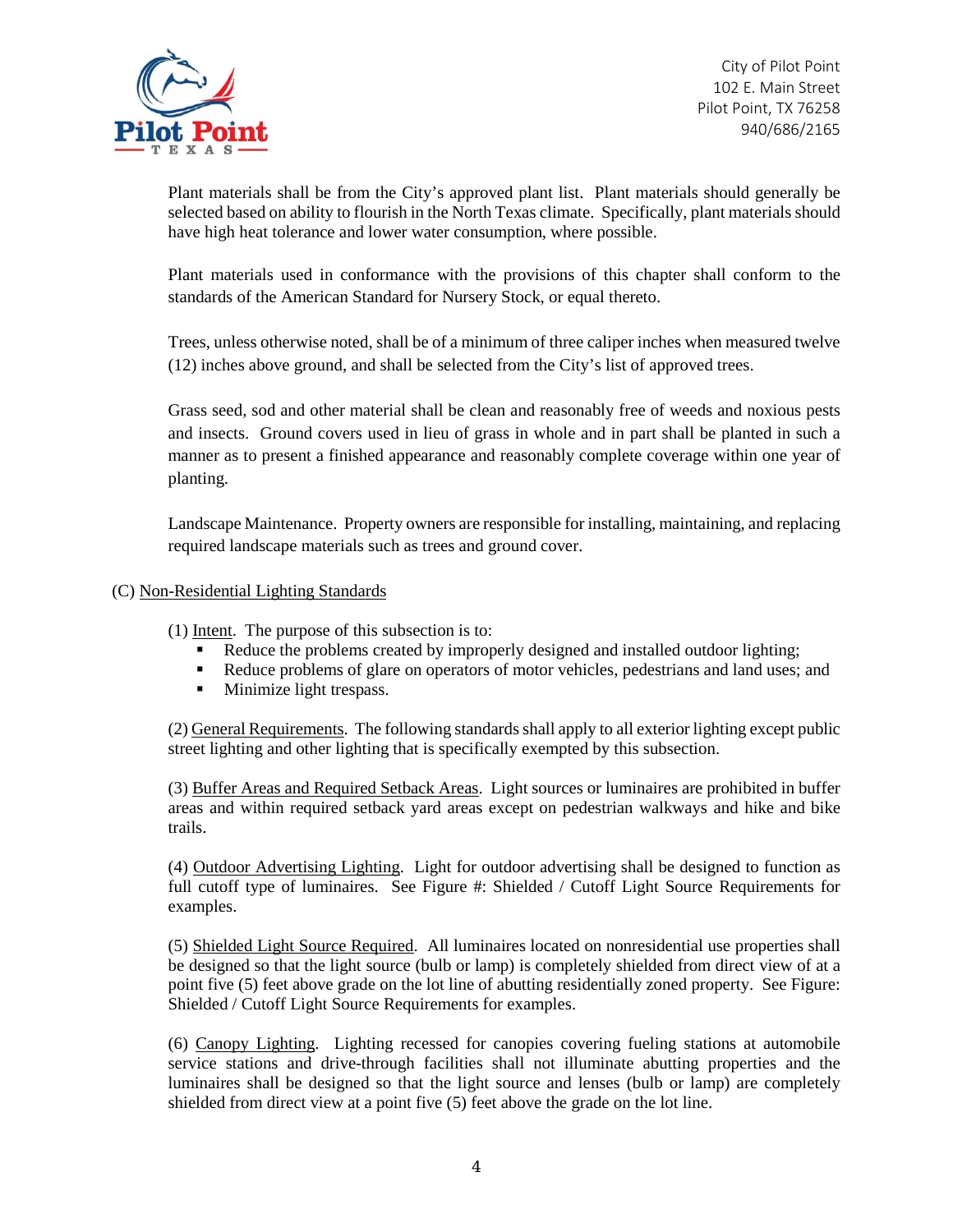

(7) Wall or Roof Lighting.

- a) Wall or roof lighting may be used to illuminate the pedestrian walkways, entrance areas and yard areas within thirty (30) feet of the building.
- b) No wall or roof lighting shall be used to illuminate areas for motor vehicle parking or access unless the Building Official determines that the proposed lighting will not create a hazard for vehicular or pedestrian traffic nor impact abutting residentially zoned property.



Figure: Shielded / Cutoff Light Source Requirements

- (8) Open Area Used for Vehicle Parking, Storage or Access.
	- a) Freestanding luminaires are permitted to be a maximum of thirty (30) feet in height.
	- b) When a luminary is located within one hundred (100) feet of any residentially zoned property, the maximum permitted luminaires height shall be twenty (20) feet.
	- c) All luminaires must have a total cutoff angle equal to or less than ninety (90) degrees.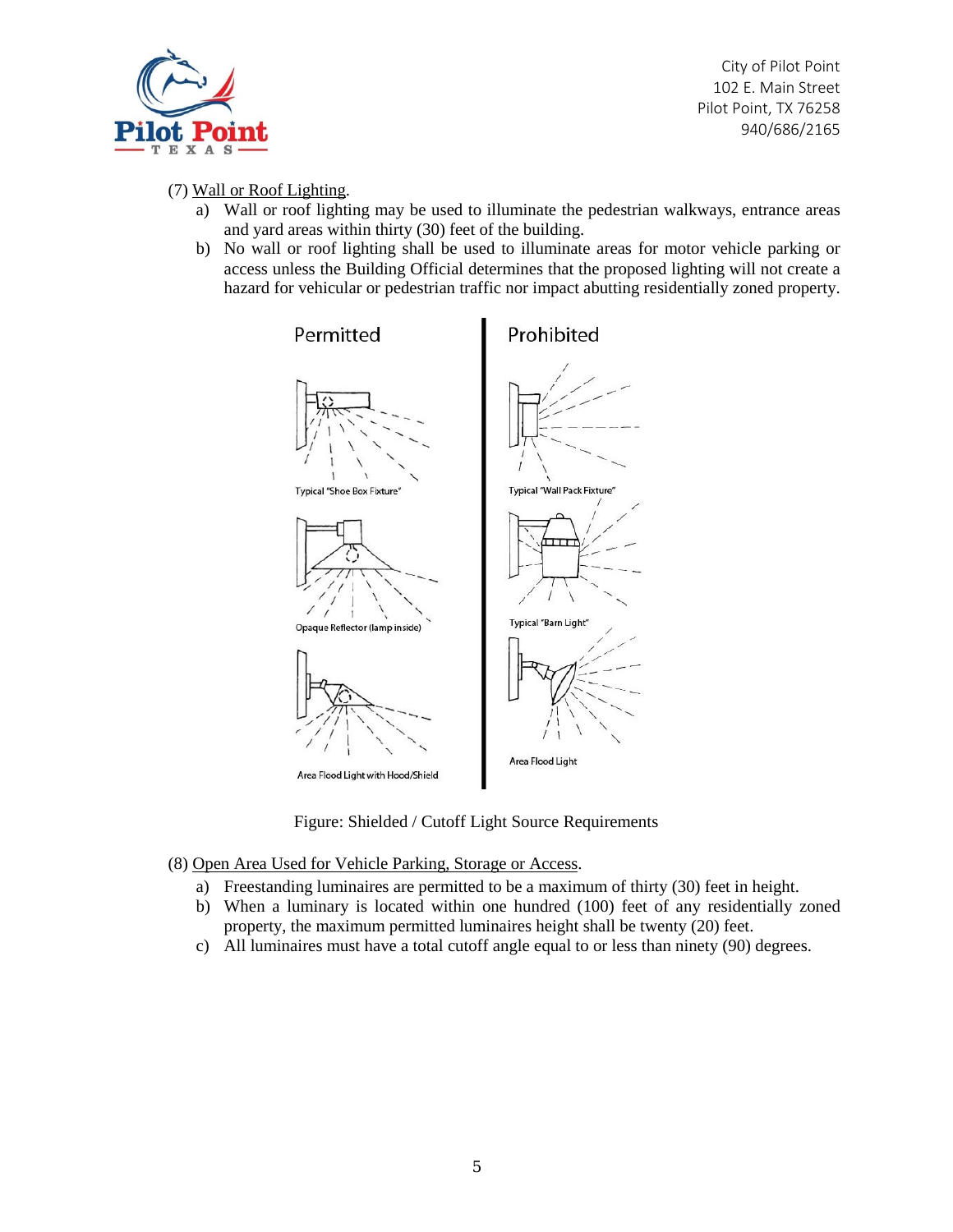



Figure: Open Area Used for Motor Vehicle Parking, Storage or Access

(9) Signs. Externally illuminated signs, advertising displays, building identification, and monument signs shall use top mounted light fixtures which shine light downward and which are fully shielded or upward with pin-pointed light which are fully shielded.

(10) Flags, Statues, and Other Similar Objects. Outdoor light fixtures used to illuminate flags, statues, or any other objects mounted on a pole, pedestal, or platform shall use a very narrow cone of light for the purpose of confining the light to the object of interest and minimize spill-light and glare.

(11) Buildings. Building façades and architectural features of buildings may be floodlighted when the following conditions are met:

- a) Floodlight fixtures are equipped with shields and are located so as to limit the fixture's direct light distribution to the façade or feature being illuminated;
- b) The configuration of the floodlight installation shall block all view to the floodlight fixture's lamps from adjacent properties; and

(12) Exterior Lighting Plan. The lighting plan submitted for approval shall be sufficiently complete to enable the reviewer to readily determine compliance with these requirements. The plan shall contain but shall not necessarily be limited to the following:

- a) Plans indicating the location of the exterior lighting on the premises, and the type of illuminating devices, fixtures, lamps, supports, reflectors, and other devices; and
- b) Description of the illuminating devices, fixtures, lamps, supports, reflectors, and other devices and the description may include, but is not limited to, catalog cuts by manufacturers and drawings (including sections where required) and height of the luminaires.

(13) Prohibited.

- a) "Cobra head" type lighting fixtures having dished or "drop" lenses or refractors which house other than incandescent light sources shall be prohibited.
- b) Flickering or flashing lights shall be prohibited.
- (14) Exemptions. The following are exempt from the standards contained in this Ordinance.